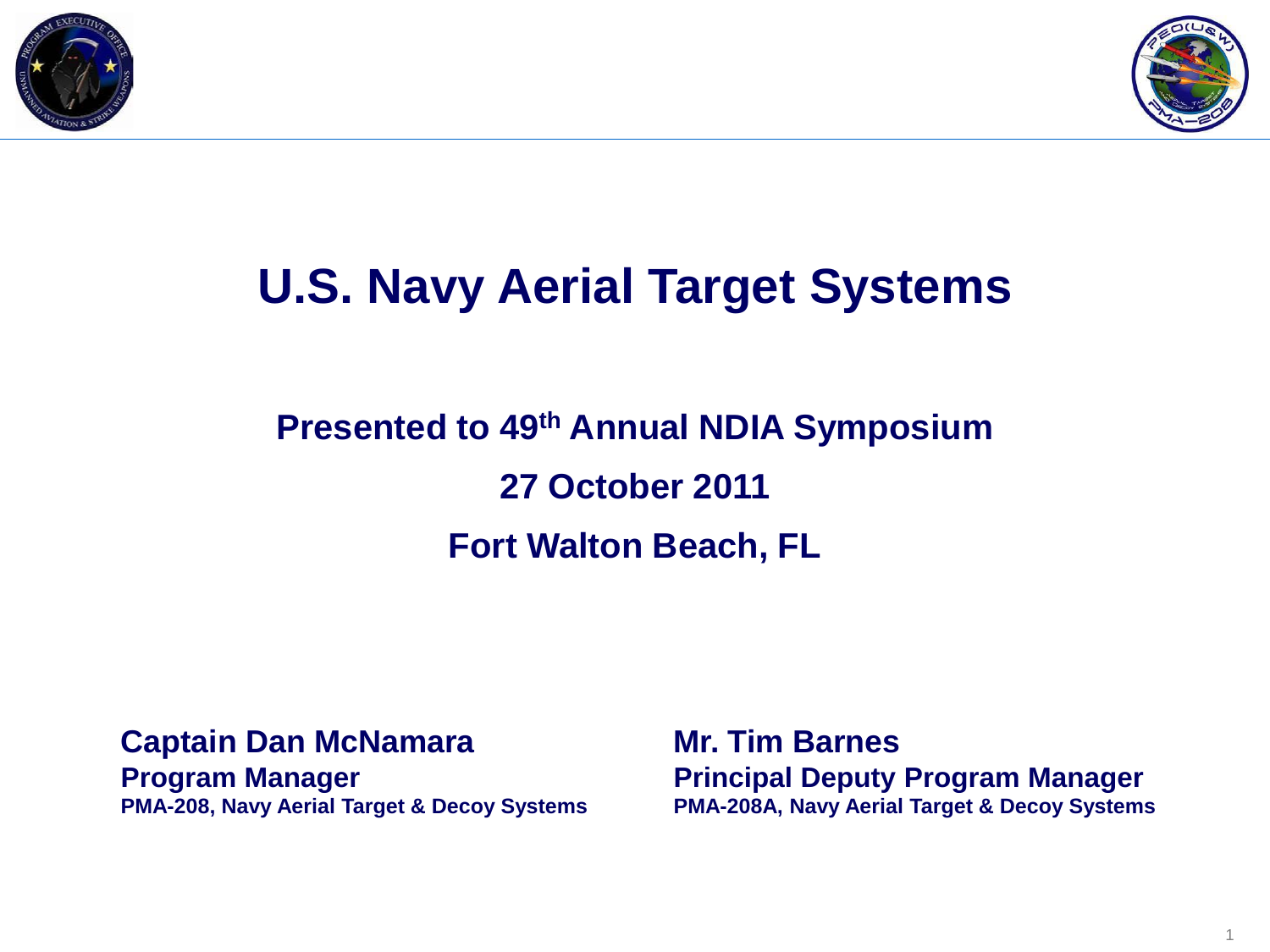



- Product Line
- Operating Sites
- Supersonic Targets
- Subsonic Targets
- Full Scale Targets
- Target Control System
- Foreign Military Sales
- Challenges

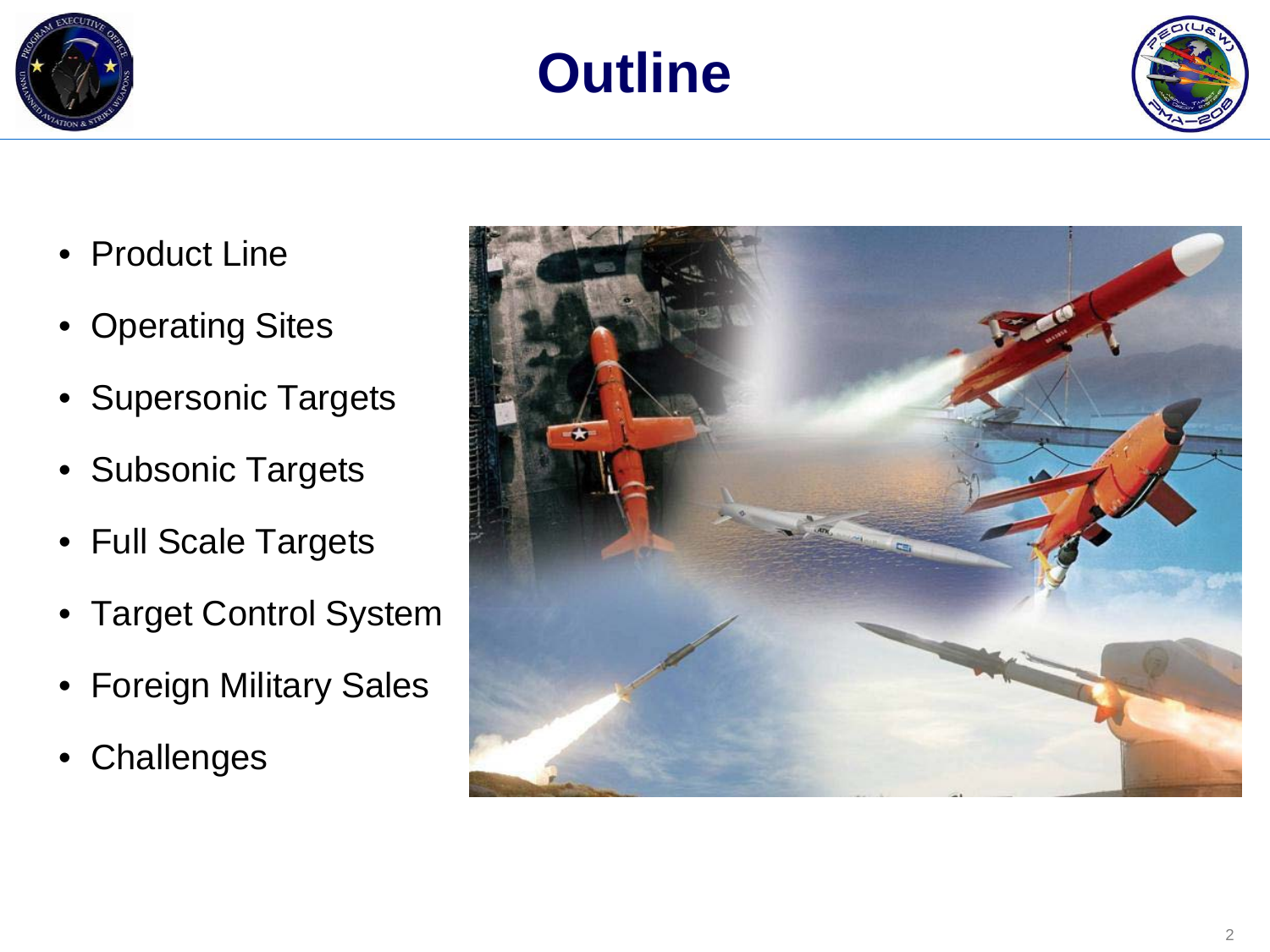

### **PMA-208 Target Product Lines**



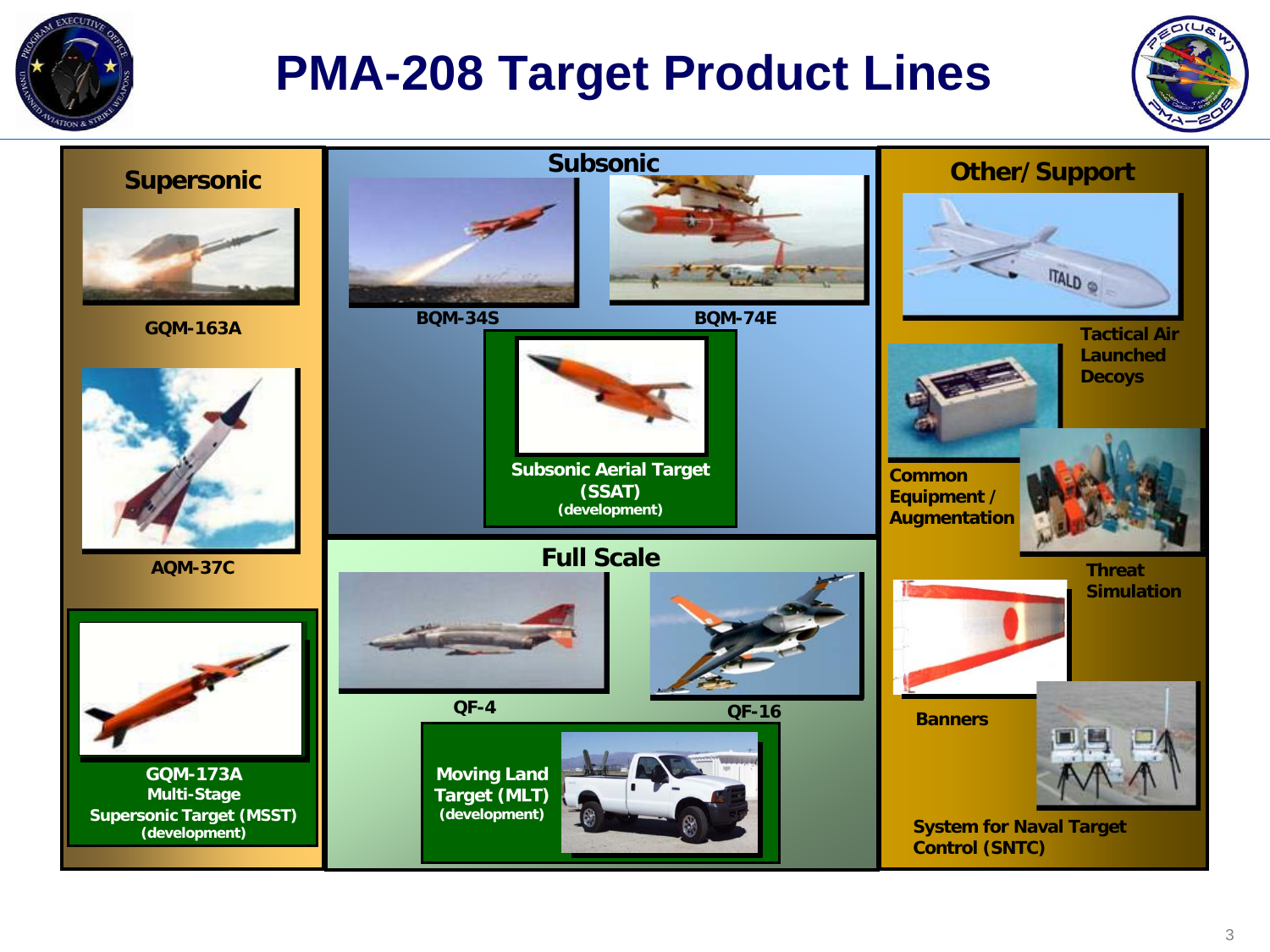

## **Operating Sites**



**GQM-163 capability at Point Mugu CA and the following ranges:**

- **Stood up Pacific Missile Range Facility Hawaii in 2010 - Stood up Levant Island France (via FMS case) in 2011, first launch 2012**



#### **BQM-34 AQM-37 BQM-74**



| ound Launch:  |
|---------------|
| <b>BOM-34</b> |
| <b>BOM-74</b> |
| <b>SSAT</b>   |
| GOM-163       |
| GQM-173       |



**BQM-34 BQM-74 SSAT**

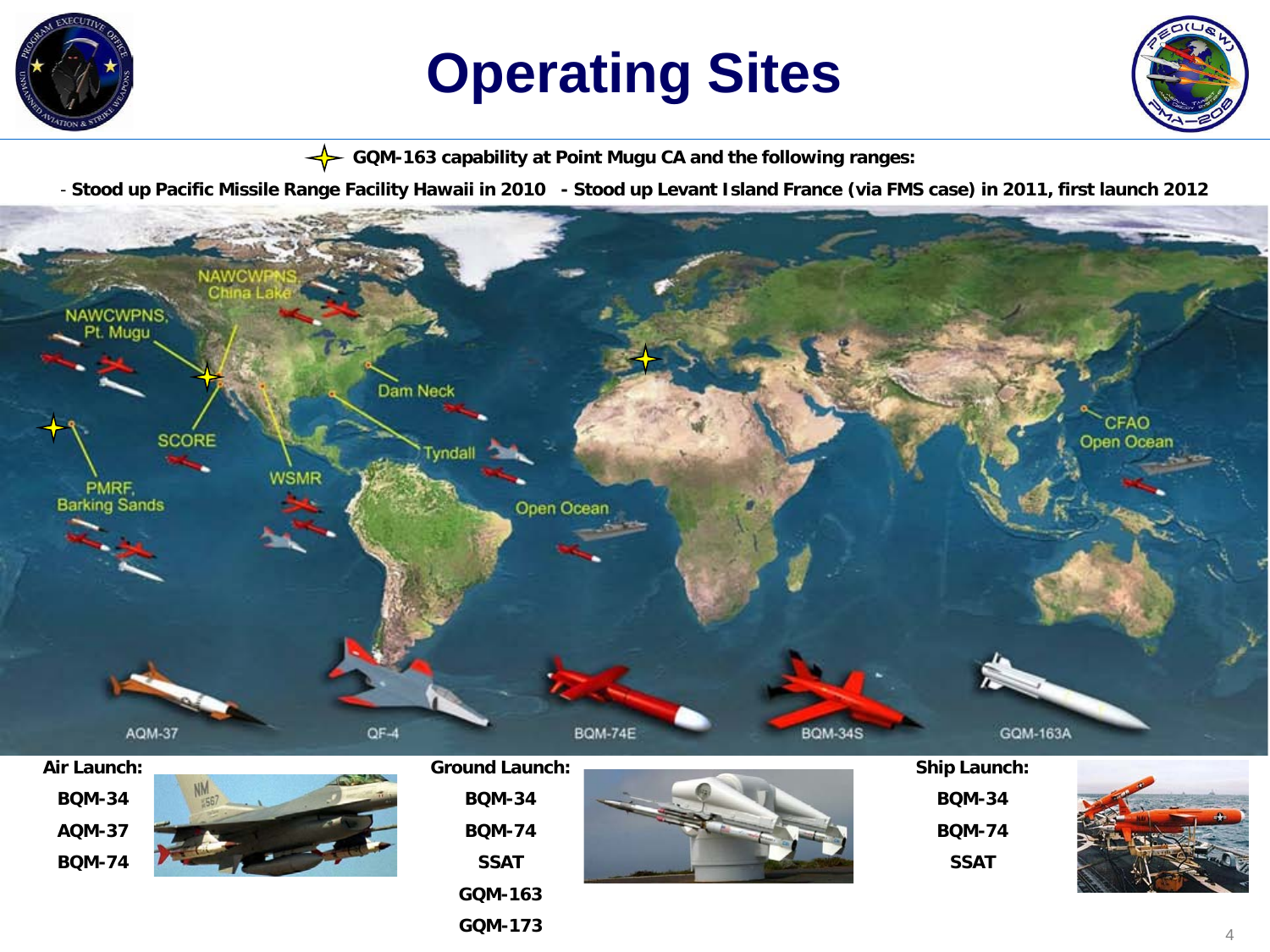## **GQM-163A Supersonic Sea Skimming Target**



- Prime Contractor: Orbital Sciences Corporation
- Production
- Emulates supersonic sea skimming anti-ship cruise missile threats
- Targets Expended to date: 17
- Operations to date: 11
	- $-6$  Oct 2005 (1)
	- 12 and 13 Jun 2007 (2)
	- 12 Dec 2007 (2 as stream raid)
	- $-$  3 Dec 2008 (1)
	- 18 Dec 2008 (2 as stream raid)
	- 9 Dec 2009 (2 as stream raid)
	- $-$  15 Jan 2011 (1)
	- 29 June 2011 (1) PMRF HI
	- 30 June 2011 (2 as stream raid) PMRF HI
	- 29 Sep 2011 (2 as stream raid)
- Demonstrations to date: 3
	- 8 June 2010 (1 as EPOD)
	- $-$  8 July 2010 (1 as High Diver)
	- 8 December 2010 (1 as Orbital Front End Subsystem (OFES))





Preparations to support two operations at SNI Oct-Dec 2011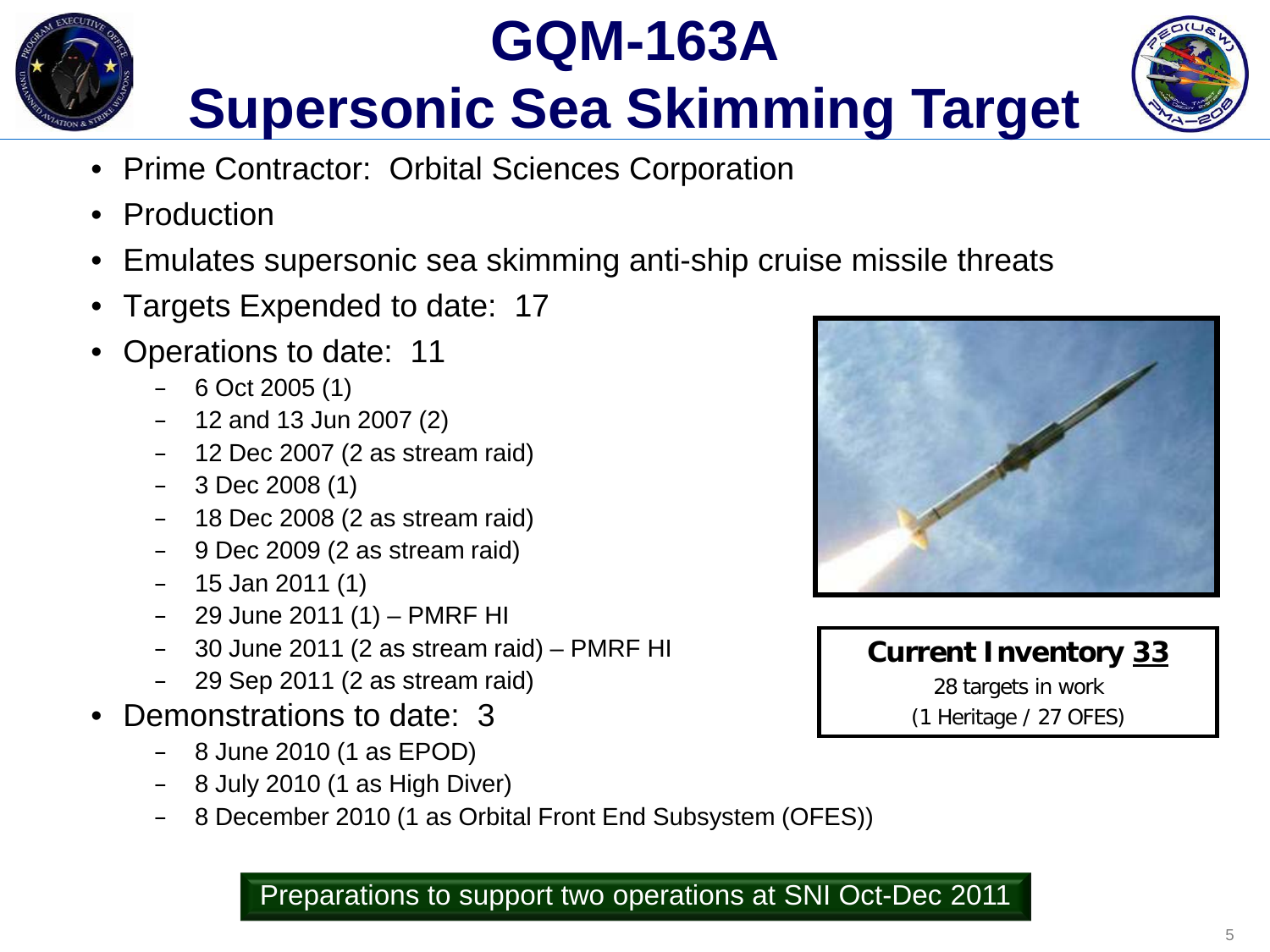





- Medium to high altitude supersonic cruise with dive capability
	- $-$  Mach  $2.0 4.0$
	- Range 100 mi
	- $-$  Altitude 1000 ft  $-$  100 Kft
	- Demonstrated TBM profiles (300 Kft, 120 nmi downrange)
	- F-16 launch platform (MOA with ANG)
- Out of production system
	- Last Delivery Dec 2001
	- 48 AQM-37C in inventory; 30 AQM-37D (USAF flight clearance expected 2nd Qtr FY2012)
	- GPS range tracking/scoring capability (JAMI)
	- Capability to provide power dive
- Historically have conducted approximately 6-12 operations per year (some FMS)
- Low fidelity high-diver



**Current Inventory 78 FY08 Ops/Expenditures – 5/8 FY09 Ops/Expenditures – 8/10 FY10 Ops/Expenditures – 7/7 FY11 Ops/Expenditures – 7/8**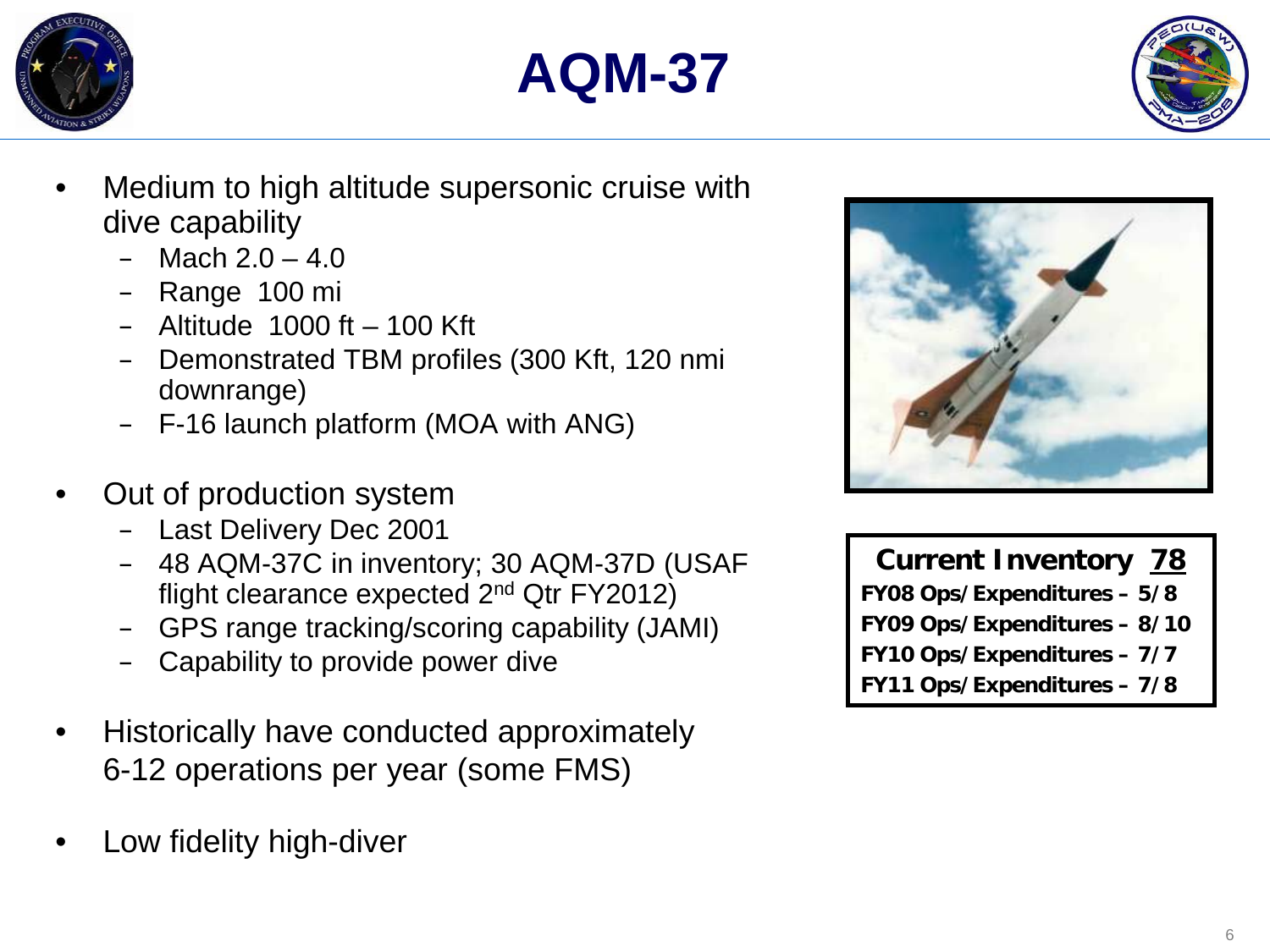

### **GQM-173A Multi-Stage Supersonic Target (MSST)**



- Replicates a family of multi-stage supersonic ASCM Threats
	- Subsonic cruise with transition to supersonic terminal phase
- Program in Engineering & Manufacturing Development (EMD) phase
	- MS B completed August 2008
	- EMD contract awarded to Alliant Techsystems Incorporated (ATK), Woodland Hills, CA
	- EMD effort planned for 4.5 years
	- Planned Initial Operational Capability in FY14
- Program Status
	- Program designated nomenclature GQM-173A
	- Technical activities completed
		- System Requirements Review (SRR) Jun 09
		- Integrate Baseline Review (IBR) Jul 09
		- System Functional Review (SFR) Dec 09
		- Software Specification Review (SSR) Mar 10
		- Preliminary Design Review (PDR) Apr 10
		- Critical Design review (CDR) Feb 11
		- EEU prototype flight test May 11
	- Activities planned
		- Test Readiness Review and Flight Readiness Review planned for Nov 11
		- First EDM flight test planned for Feb 12

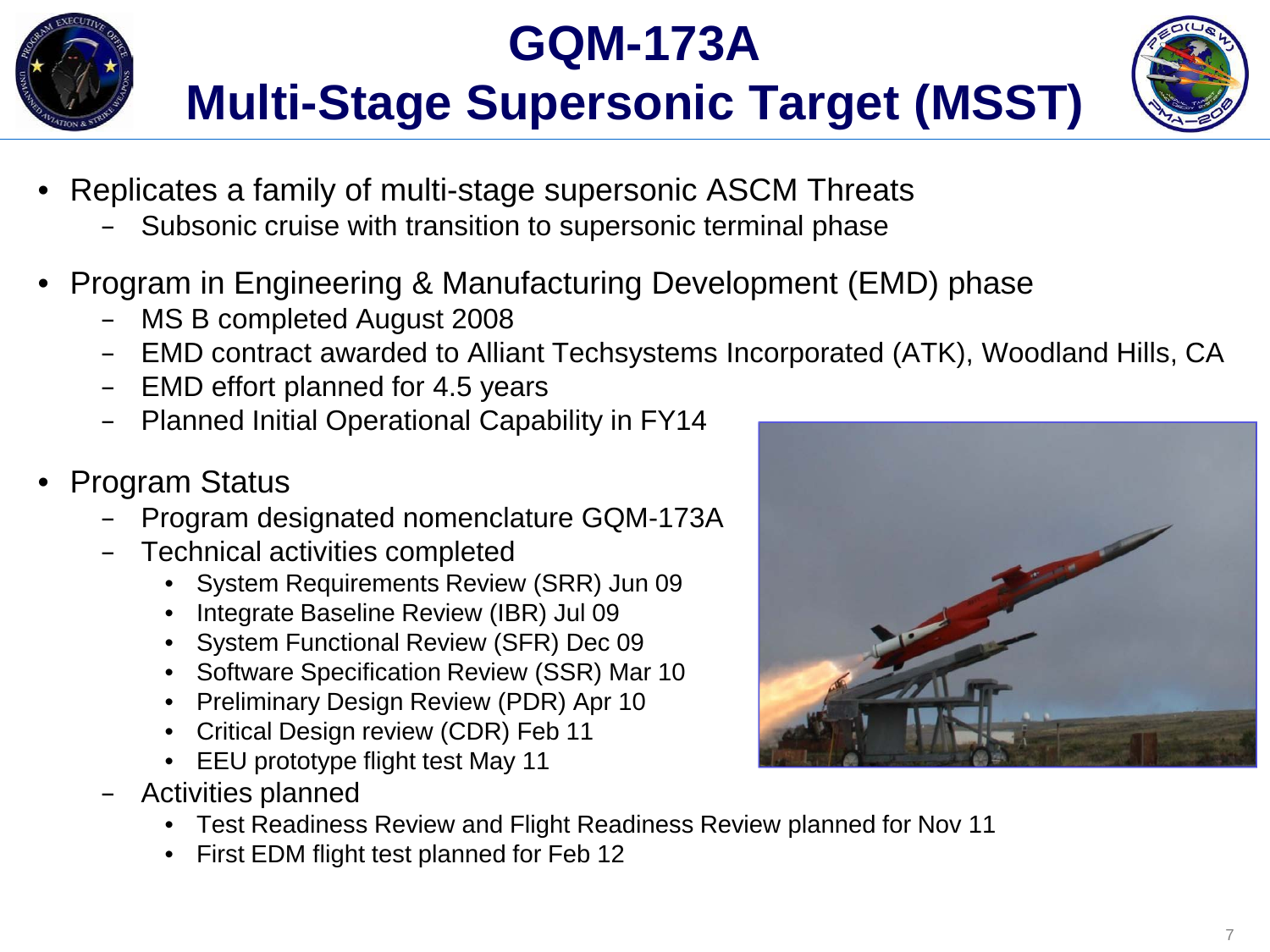





- Prime Contractor: Northrop Grumman
- **Sustainment**
- **Missions** 
	- Low fidelity A/C simulator
	- T&E workhorse special configurations
		- Open Loop Seeker (OLS) integration
	- Launch: ground, ship, air
- Product Improvements
	- Upgraded Integrated Avionics Unit (UIAU) integration fielded Oct 09:
		- Replaced existing autopilots with UIAU from BQM-74
		- Common avionics, radar altimeter, Support Equipment with current production BQM-74E
		- Addressed obsolescence issues
		- Reduced logistics
		- Allows for performance growth if required
		- 20 retrofits completed

**Current Inventory ~ 191 FY07 Ops/Expenditures - 14/3 FY08 Ops/Expenditures - 12/0 FY09 Ops/Expenditures - 4/1 FY10 Ops/Expenditures – 18/1 FY11 Ops/Expenditures – 18/6**



Great T&E "Truck" but does not adequately represent many of today's threat ASCMs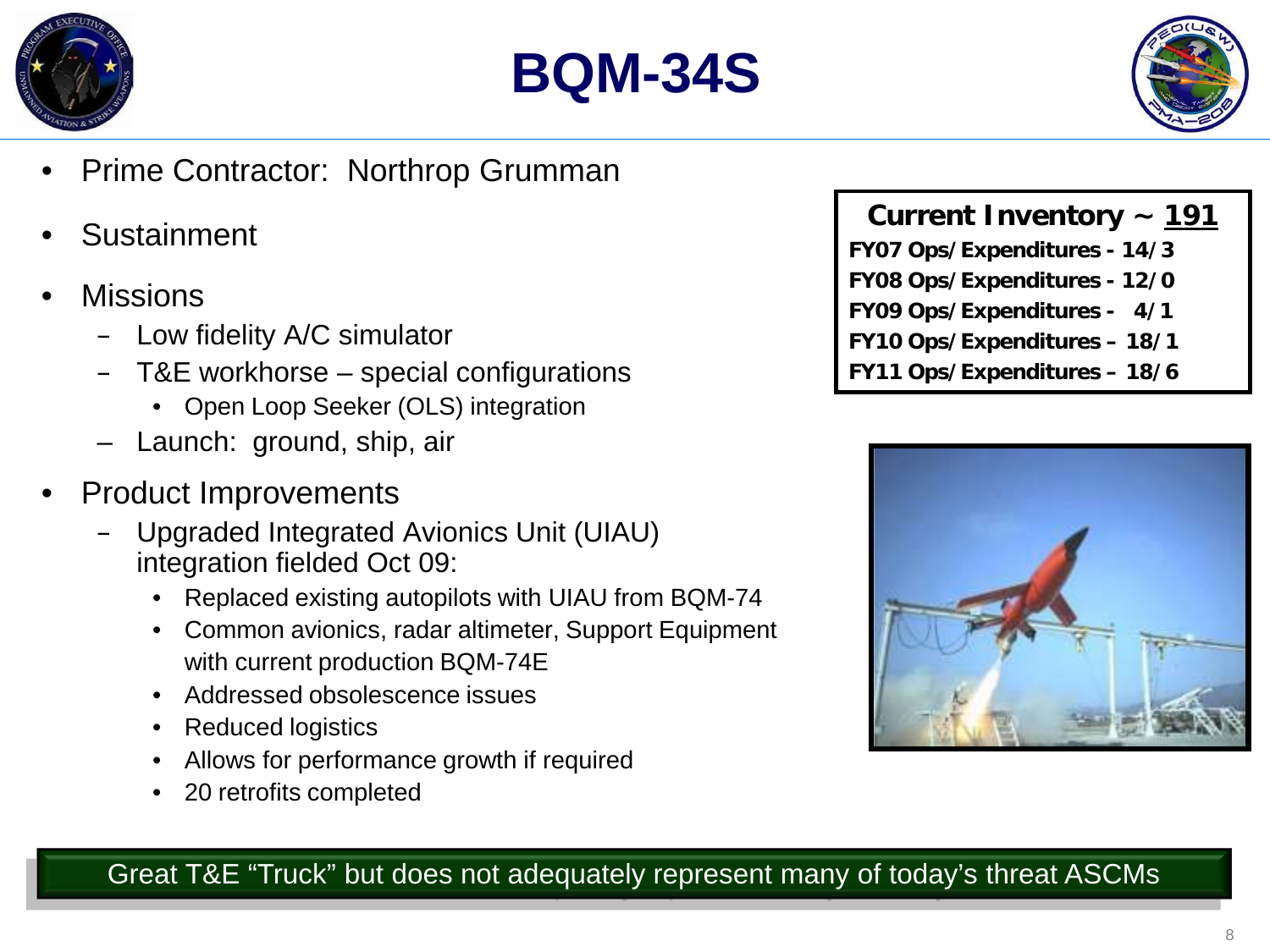





- Prime Contractor: Northrop Grumman
- **Sustainment** 
	- Training and T&E workhorse
	- Final delivery *Dec 10*
- Missions:
	- High fidelity Anti-Ship Cruise Missile (ASCM) Surrogate
	- Low-fidelity A/C simulator
	- Launch: ground, ship, air
- Product improvements
	- Programmable semi-autonomous navigation
		- Selectable Lost Carrier Sensitivity from waypoint to waypoint
		- **Return to Recovery Area**
		- Planned fielding FY12





Target still adequately represents many but not all threat ASCMs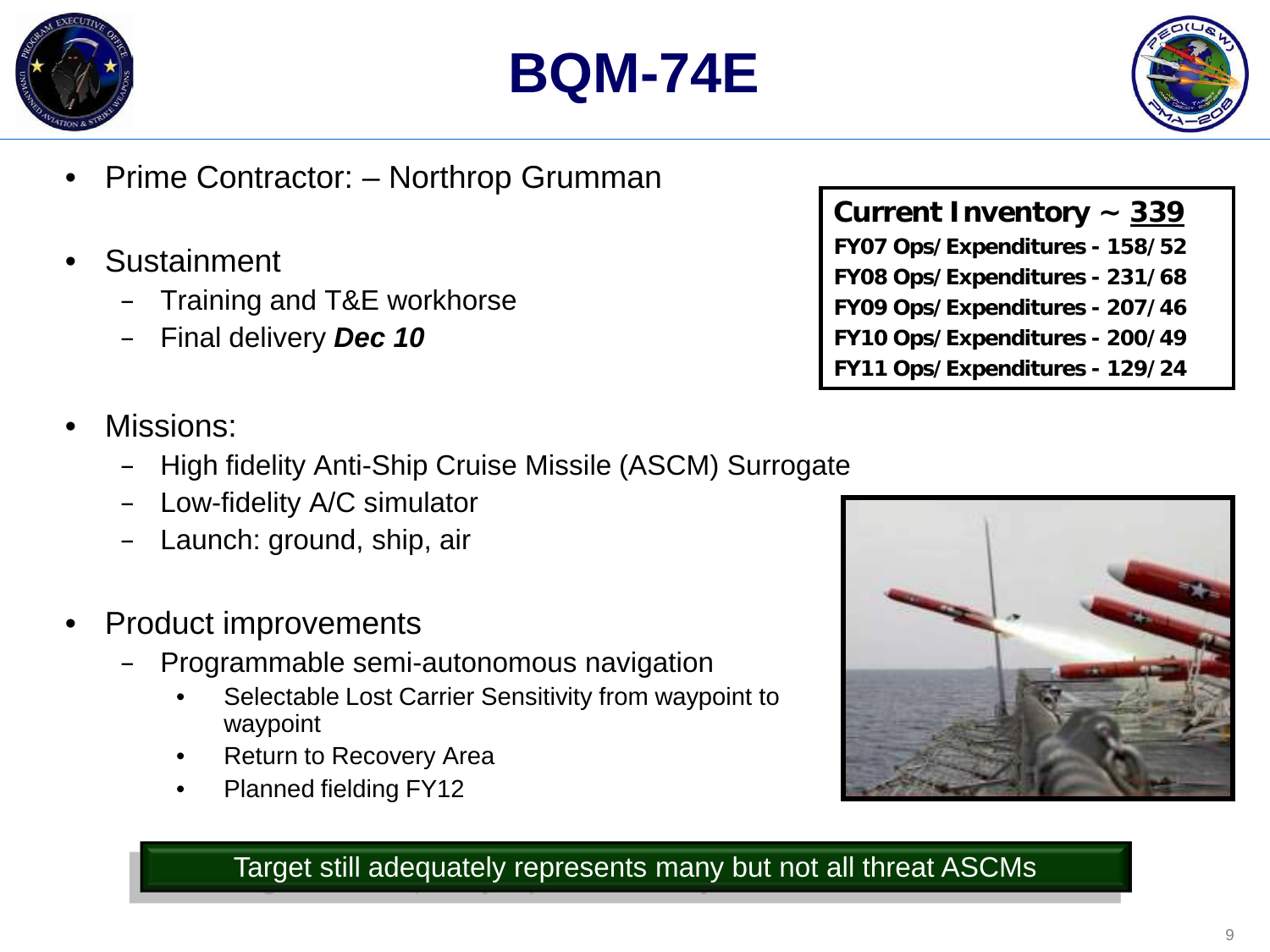

## **Subsonic Aerial Target (SSAT)**



- Provides increased subsonic performance capabilities to improve fidelity in representing aircraft and missile threat characteristics
- Prime Contractor: Composite Engineering, Inc. (CEi), Sacramento, CA
	- Three Year EMD program
	- Two production options
	- Options for Contractor Logistics Support
- Chronology
	- Contract Awarded 28 Jan 2011
	- $\checkmark$  Wind Tunnel Testing successful May 2011
	- $\checkmark$  SRR 8<sup>th</sup>-9<sup>th</sup> Aug 2011
	- $\checkmark$  IBR 26<sup>th</sup>-30<sup>th</sup> Sep 2011
	- SFR/PDR/SSR Feb 2012



| <b>KPP's (Complete details in CDD)</b>                                                               | <b>OBJECTIVE</b>                                           | <b>THRESHOLD</b>                                          |
|------------------------------------------------------------------------------------------------------|------------------------------------------------------------|-----------------------------------------------------------|
| Maximum Speed at Low Altitude [Mach (M) at feet (ft) above<br>wave crest]                            | $\geq$ 0.95 M @ 6.6 ft in WMO SS 5                         | $\geq$ 0.90 M @ 10 ft in WMO SS 3                         |
| [Terminal Altitude [ft above wave crest]                                                             | $\leq$ 6.6 ft @ 0.95 M in WMO SS 5                         | $\leq$ 10.0 ft @ 0.9 M in WMO SS 3                        |
| Terminal Maneuverability [Constant Gravitational Force (g)]                                          | 8.0 g sustained                                            | 6.0 g sustained                                           |
| Maneuverability During Programmable Weave<br>[Instantaneous g at Minimum Altitude and Maximum Speed] | $\geq$ 8.0g instantaneous at 6.6 ft<br>altitude and 0.95 M | $\geq 6.0$ g instantaneous at 10 ft<br>altitude and 0.9 M |
| Radar Cross Section (RCS) Reduction [X-band, monostatic]                                             | $\le$ -17.0 dBsm                                           | $\le$ -14.6 dBsm                                          |
| Target Size Characteristics [inches (in)]: Length/Diameter                                           | Threshold = Objective<br>Threshold = Objective             | 149.0 - 258.0 in<br>$13.0 - 21.0$ in                      |
| Material Availability $(A_M)$                                                                        | $\geq 95\%$                                                | $\geq 85\%$                                               |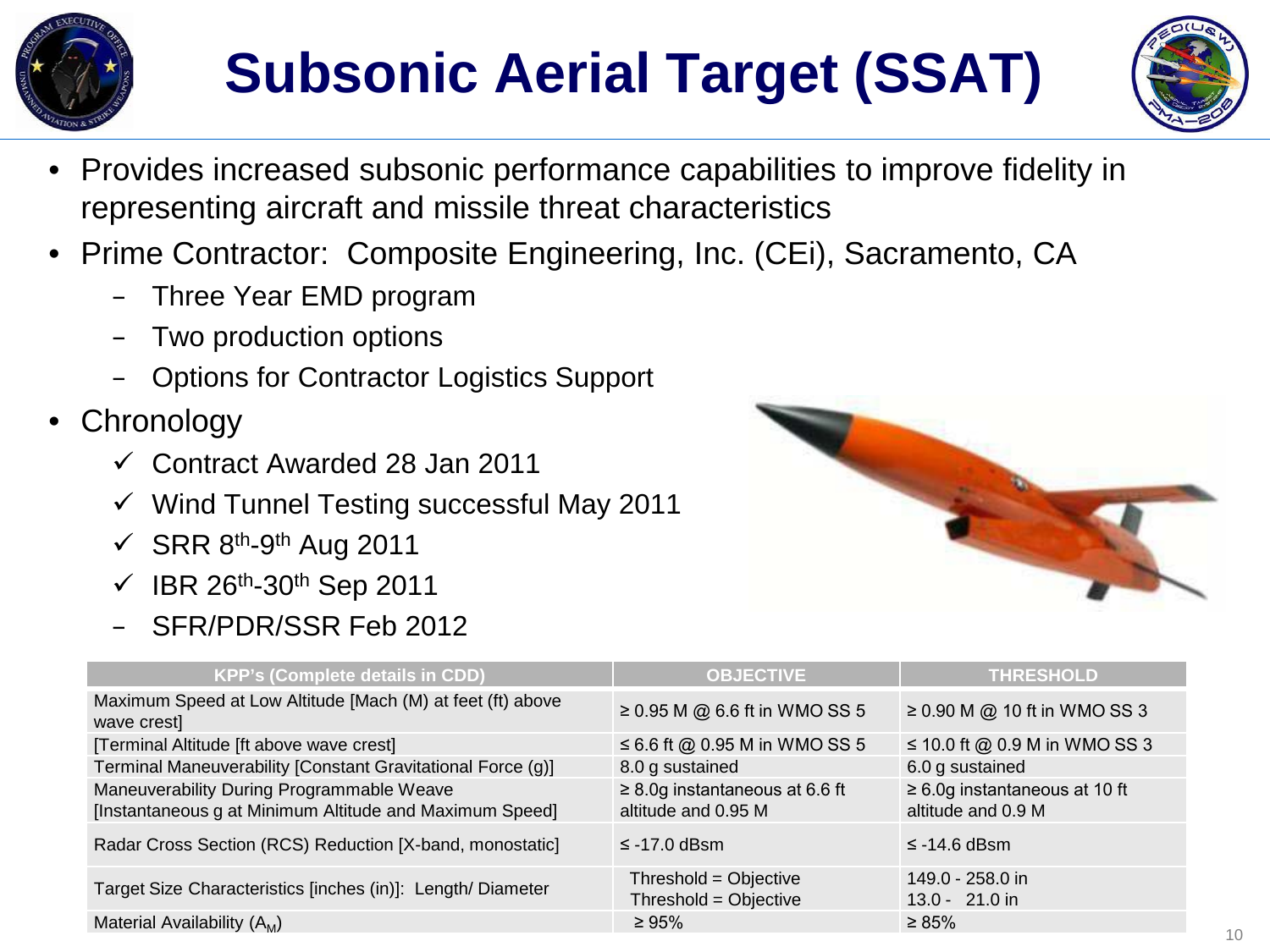

### **QF-4/QF-16 Full Scale Aerial Targets**



- Provides Threat Representative Target capabilities to meet Public Law Title 10 US Code 2368, that New and Improved Weapon Systems demonstrate Lethality prior to Production
- QF-4 Full Scale Aerial Target
	- A/F led procurement
	- A/F provides Operational, Maintenance & Sustainment services at Tyndall and Holloman
	- Navy procurements from USAF (FY03 –FY10)
		- Total Navy quantity procured: 27
	- Navy trading QF-4's for BQM-167's to support (N)WSEP
		- 1 QF-4 traded for 4 BQM-167's in FY08
		- 3 QF-4's traded for 10 BQM-167's in FY10
- QF-16 Provides 4<sup>th</sup> Generation to replace QF-4
	- A/F led development with Army/Navy participation
	- A/F awarded pre EMD contract to Boeing St. Louis Mar 10
	- MS B/Low Rate Initial Production buy 3QFY13
	- MS C/Full Rate Production 2QFY14
	- Planned Initial Operating Capability in 3QFY15
	- Planned Full Operating Capability in 2QFY16



**Available QF-4 Inventory 17 FY07 Ops/Expenditures - 4/2 FY08 Ops/Expenditures - 2/2 FY09 Ops/Expenditures - 1/1 FY10 Ops/Expenditures - 1/0 FY11 Ops/Expenditures –2/1**

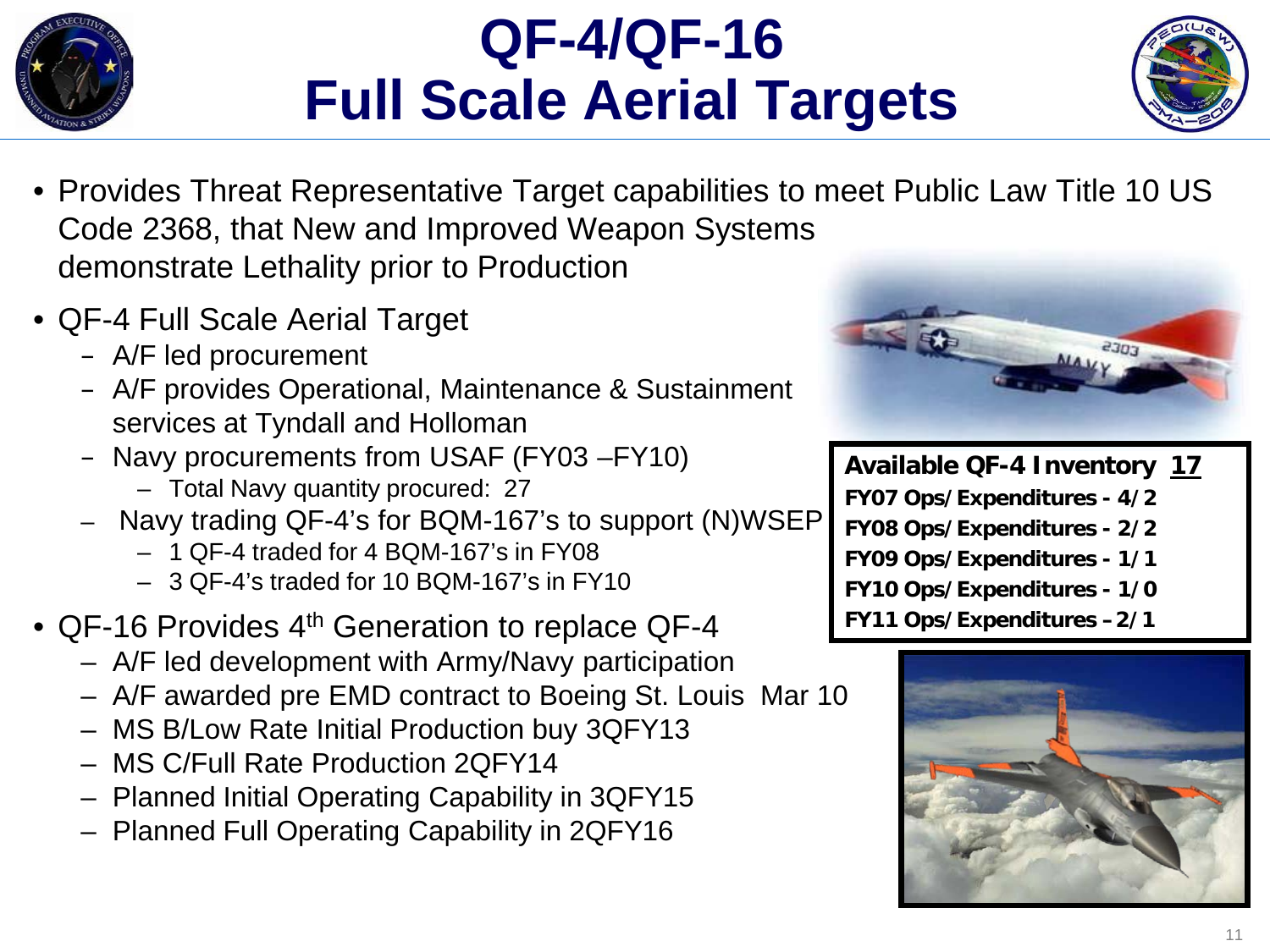

## **Moving Land Targets (MLT)**



- Provide threat representative MLT to train aircrews in the demands of Close Air Support, Time Sensitive Targeting, Target Identification and Forward Air Controller Procedures
- Program in Production & Fielding
	- Abbreviated Acquisition Program (AAP)
	- Full & Open Competition held for production of logistics support
		- Base year contract with 4 priced options
		- Firm Fixed Price Production and Cost Plus Incentive Fee for logistics support
	- Contract awarded to Kairos Autonomi, Inc., Sandy, UT 1 Apr 2011
	- Milestone C conducted Mar 2011
	- Initial Operational Capability 1QFY12

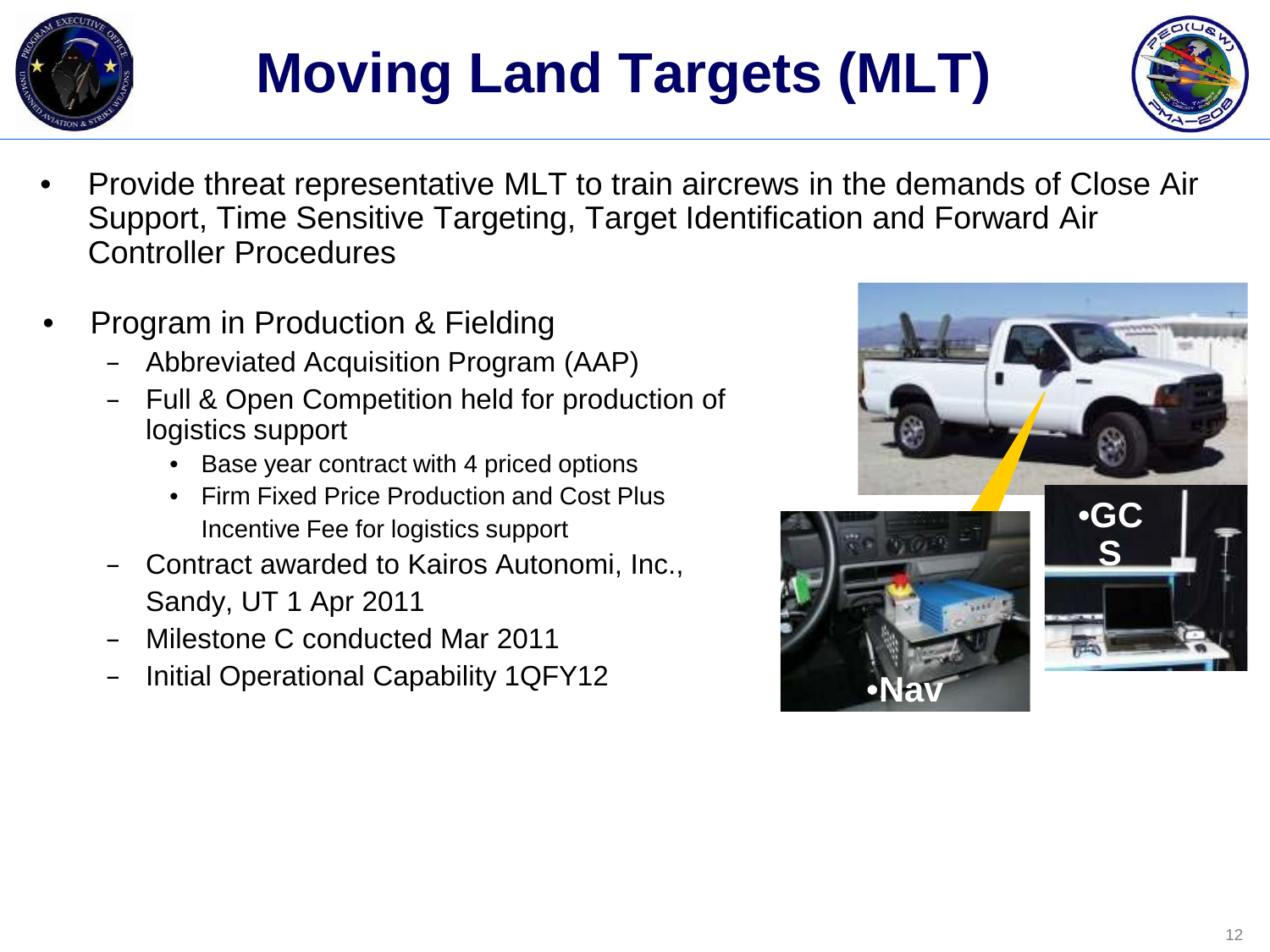

## **System for Naval Target Control (SNTC)**



- **SNTC** 
	- Prime Contractor: Micro Systems, Inc
	- Controls BQM-74/34 aerial targets & seaborne targets
	- UHF 435–450 & 358-380 MHz
	- 200 nm line of sight
	- 330 nm via Relay
	- Supports Training and T&E
- Several hardware and software upgrades scheduled due to:
	- frequency limitations and interference
	- information assurance requirements
	- hardware obsolescence
	- new target types

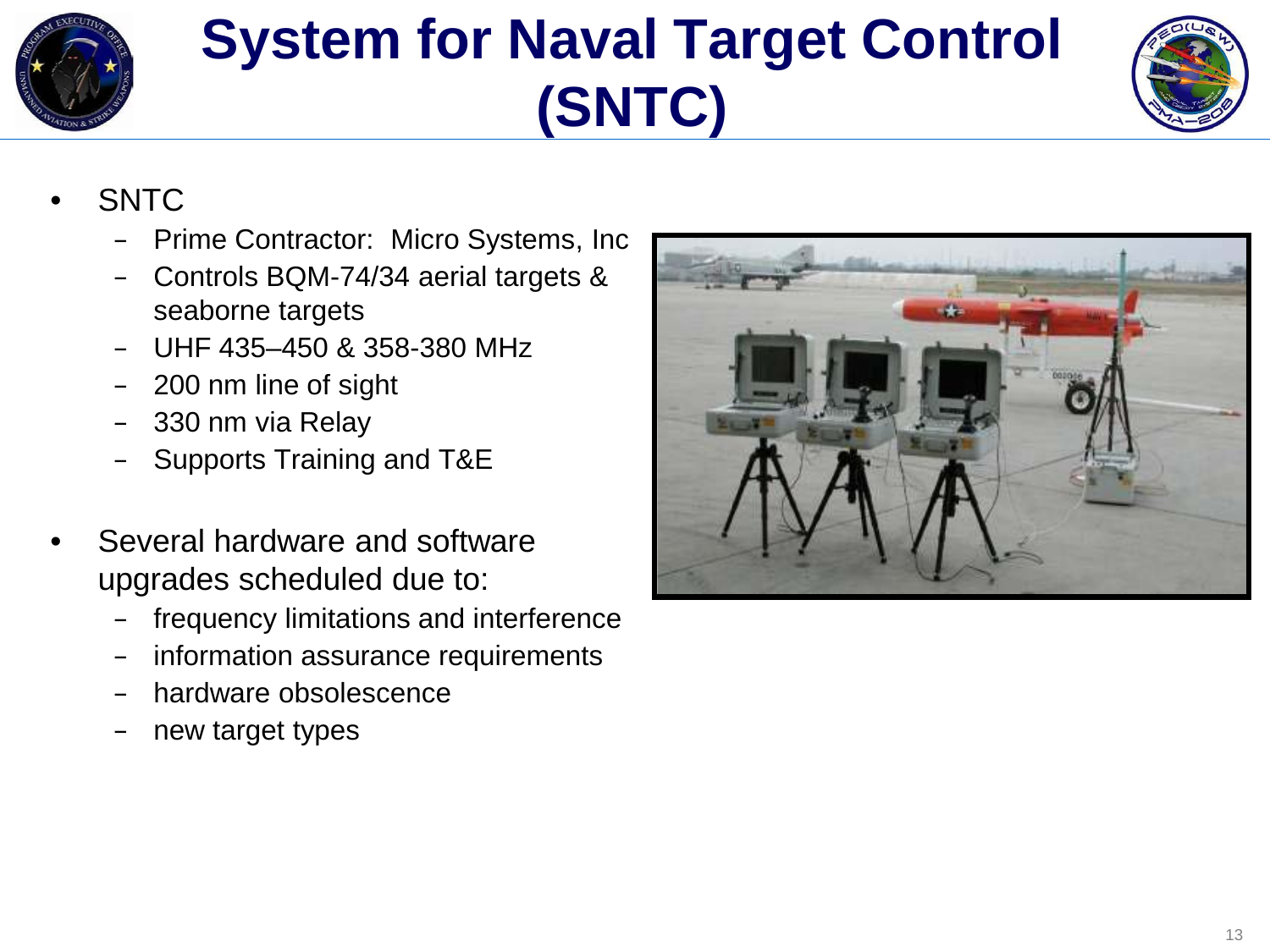

## **Foreign Military Sales (FMS)**





#### **Background**

 **PMA-208 manages 8 active cases / 1 Lease Agreement** 

– 8 countries / Case Values Total: \$ 29M

•Other international funding of target operations = FMS case managed by NAVSEA, Range or some other source such as a cooperative program

•If the USN is hosting an event for a country not noted here (FMS case or 'other') the funding source for target reimbursement may be in question

#### **Description**

- **PMA-208 Hardware Case**
	- USN is reimbursed for Targets & TAAS expended from USN inventory in support of international operations on US ranges
	- Some are managed by PMA-208, but can also be a line on range case
- **Range Services Case (Typically not managed by PMA208)**
	- Separate FMS Case to fund target presentation at US Range
	- NCEA
- **Presentations on OCONUS Ranges**
	- Target presentations performed on foreign range
	- France: GQM-163A
	- Normally managed by PMA-208

#### **FMS Activities**

- **Potential FY11/12 LOA requests:**
	- France: GQM-163A follow on case
	- Japan & Germany: GQM-163A
	- Canada, Australia, Japan: BQM-74E/BQM-34S
- **OCONUS FMS deliveries:**
	- FR-P-LGV; 1 GQM-163A sent to France in CY10
- **Typical FMS Range Sites**
	- Pt. Mugu / China Lake, CA
	- PMRF Barking Sands, HI
	- Atlantic Range Facilities, VA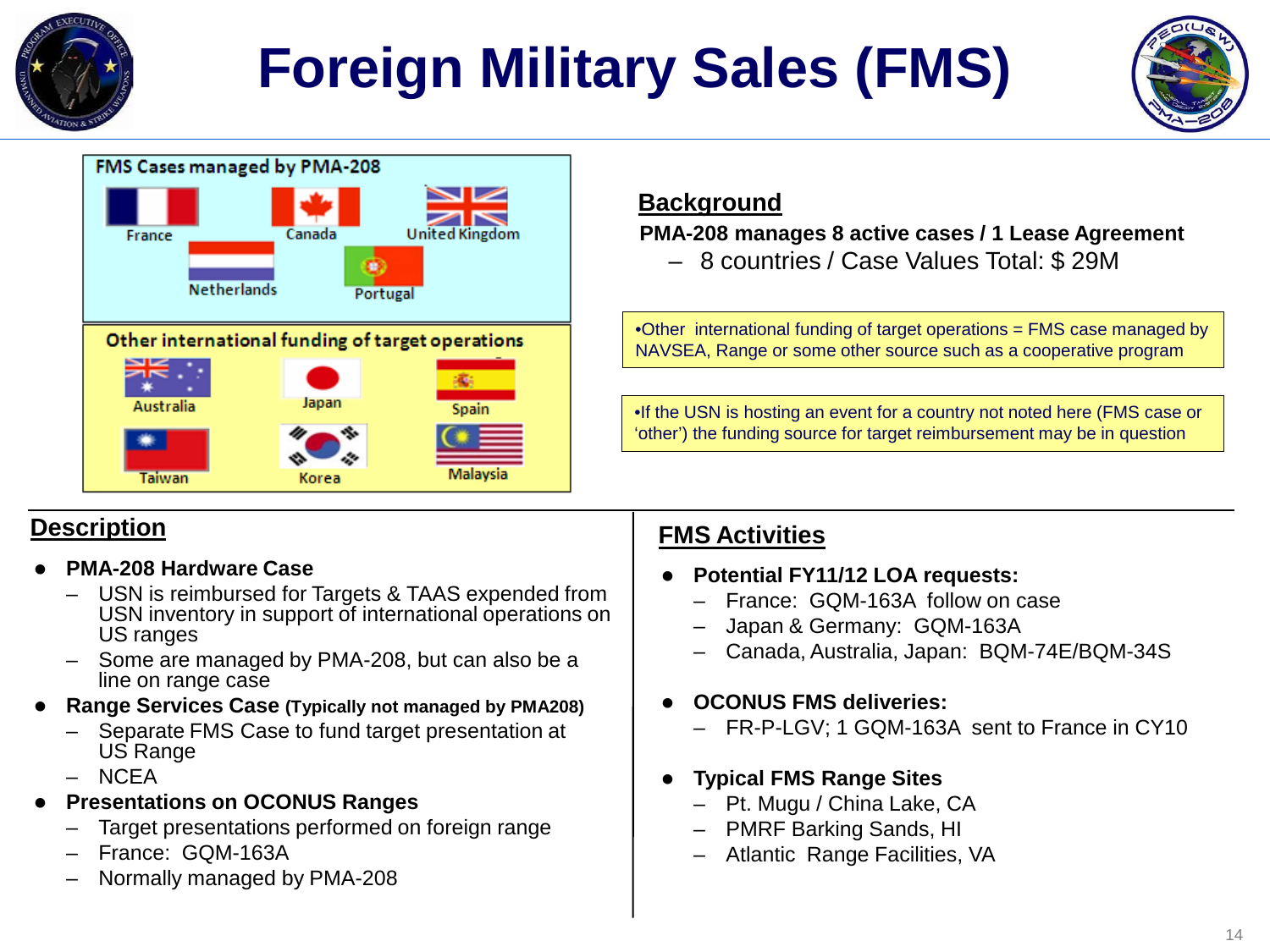

## **Target System Challenges**



- Keep pace with evolution of threats
	- Electronic emission, vehicle capability, other characteristics
- Develop and field new targets
	- MSST, SSAT, MLT, QF-16
- New capabilities to existing targets
- Evolve target control systems to a more common, government-owned solution across the services
- Manage target production
- Maintain out of production targets
- Support test and training presentations
- Control and reduce cost of acquisition, maintenance, and operations
- Inventory and obsolescence management

A critical enabler to the successful development & fielding of future Naval combatants and their associated defensive weapons systems . . .

### *"Just Targets"*